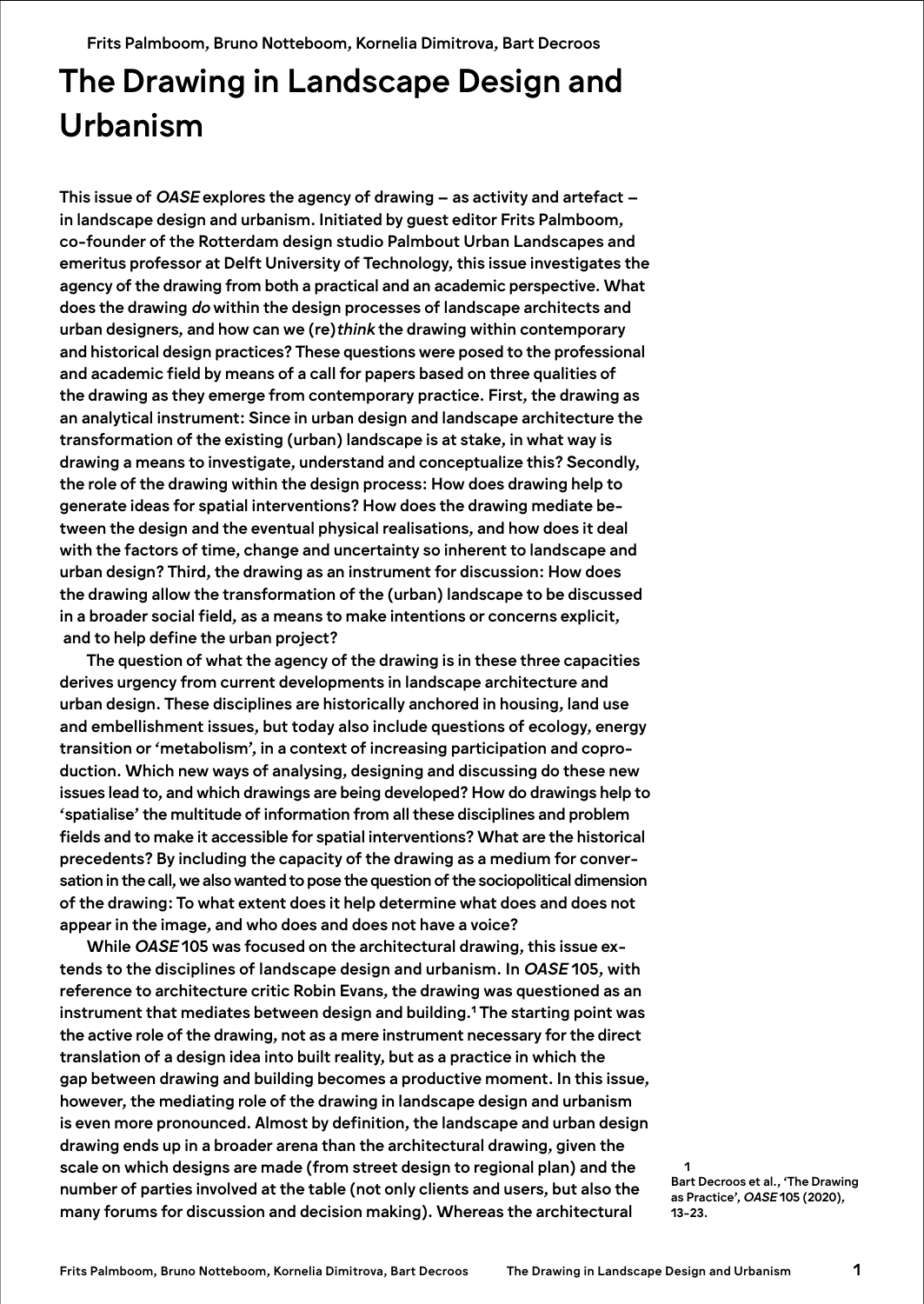Frits Palmboom, Bruno Notteboom, Kornelia Dimitrova, Bart Decroos

## De tekening in landschapsontwerp en stedenbouw

Dit nummer van *OASE* gaat over de tekening – en de activiteit van het tekenen – in landschapsontwerp en stedenbouw. Op initiatief van gastredacteur Frits Palmboom, medeoprichter van het Rotterdamse ontwerpbureau Palmbout Urban Landscapes en emeritus-hoogleraar aan de TU Delft, stelt dit nummer de vraag naar de *werking* van de tekening, zowel vanuit een praktijkgericht als academisch perspectief. Wat *doet* de tekening in de ontwerpprocessen van landschapsarchitecten en stedenbouwkundigen, en hoe kunnen we de tekening (opnieuw) *denken* binnen de hedendaagse en historische ontwerppraktijk? Deze vragen kreeg het professioneel en academisch veld voorgelegd via een *call for papers* met als uitgangspunt drie hoedanigheden om de tekening binnen de hedendaagse praktijk te benaderen. Een eerste kenmerk is de tekening als analytisch instrument: aangezien in landschapsontwerp en stedenbouw de transformatie van het bestaande (stedelijke) landschap het belangrijkste onderwerp is, hoe is tekenen dan een middel om dit te onderzoeken, te begrijpen en te conceptualiseren? Ten tweede wordt de inzet van de tekening bij het ontwerp aan de orde gesteld: hoe helpt tekenen om ideeën voor ruimtelijke ingrepen te genereren? Hoe bemiddelt de tekening tussen het ontwerp en de uiteindelijke realisatie, en hoe gaat ze daarbij om met de factoren tijd, verandering en onzekerheid, die zo eigen zijn aan het landschaps- en stedenbouwkundig ontwerp? En ten derde is er de tekening als gespreksinstrument: hoe opereert zij als medium om de transformatie van het (stedelijk) landschap te bediscussiëren in een bredere maatschappelijke omgeving, als middel om intenties of bezorgdheden te verduidelijken, en om het stedelijk project te helpen definiëren?

De vraag naar de werking van de tekening in deze drie hoedanigheden krijgt een urgente lading door de actuele ontwikkelingen in landschapsontwerp en stedenbouw. Deze disciplines zijn historisch gezien verankerd in huisvestings-, landinrichtings- en verfraaiingsvraagstukken, maar nemen vandaag ook kwesties rond ecologie, energietransitie of metabolisme mee, in een omgeving waar participatie en co-creatie een steeds grotere rol spelen. Tot welke manieren van analyseren, ontwerpen en bediscussiëren leiden deze nieuwe vraagstukken en welke tekeningen worden daarbij ontwikkeld? Hoe helpen tekeningen om de hoeveelheid informatie uit al die disciplines en probleemvelden te 'verruimtelijken' en toegankelijk te maken voor ruimtelijke ingrepen? Zijn hiervoor historische precedenten? Door de hoedanigheid van de tekening als gespreksmedium in de oproep mee te nemen, legde de redactie van dit nummer tevens de vraag voor naar de sociopolitieke dimensie van de tekening: in welke mate bepaalt de tekening mee wat wel en niet in beeld komt, en wie wel en niet een stem krijgt?

Dit nummer is een vervolg op *OASE* 105 over de architectuurtekening en breidt dit uit naar de stedenbouw- en landschapstekening. In *OASE* 105 wordt, refererend naar architectuurcriticus Robin Evans, de tekening besproken als bemiddelaar tussen ontwerp en gebouw.1 Het uitgangspunt was de actieve rol van de tekening in het ontwerpproces, niet als instrument dat louter noodzakelijk is om een ontwerpidee rechtstreeks te vertalen naar een gebouwde werkelijkheid, maar als praktijk waar de ruimte tussen het tekenen en het bouwen kan worden onderzocht en benut. In de landschapsarchitectuur en stedenbouw is de bemiddelende rol van de tekening echter nog sterker aanwezig. De landschaps-

1 Bart Decroos et al., 'De tekening als praktijk', *OASE* 105 (2020), 14-24.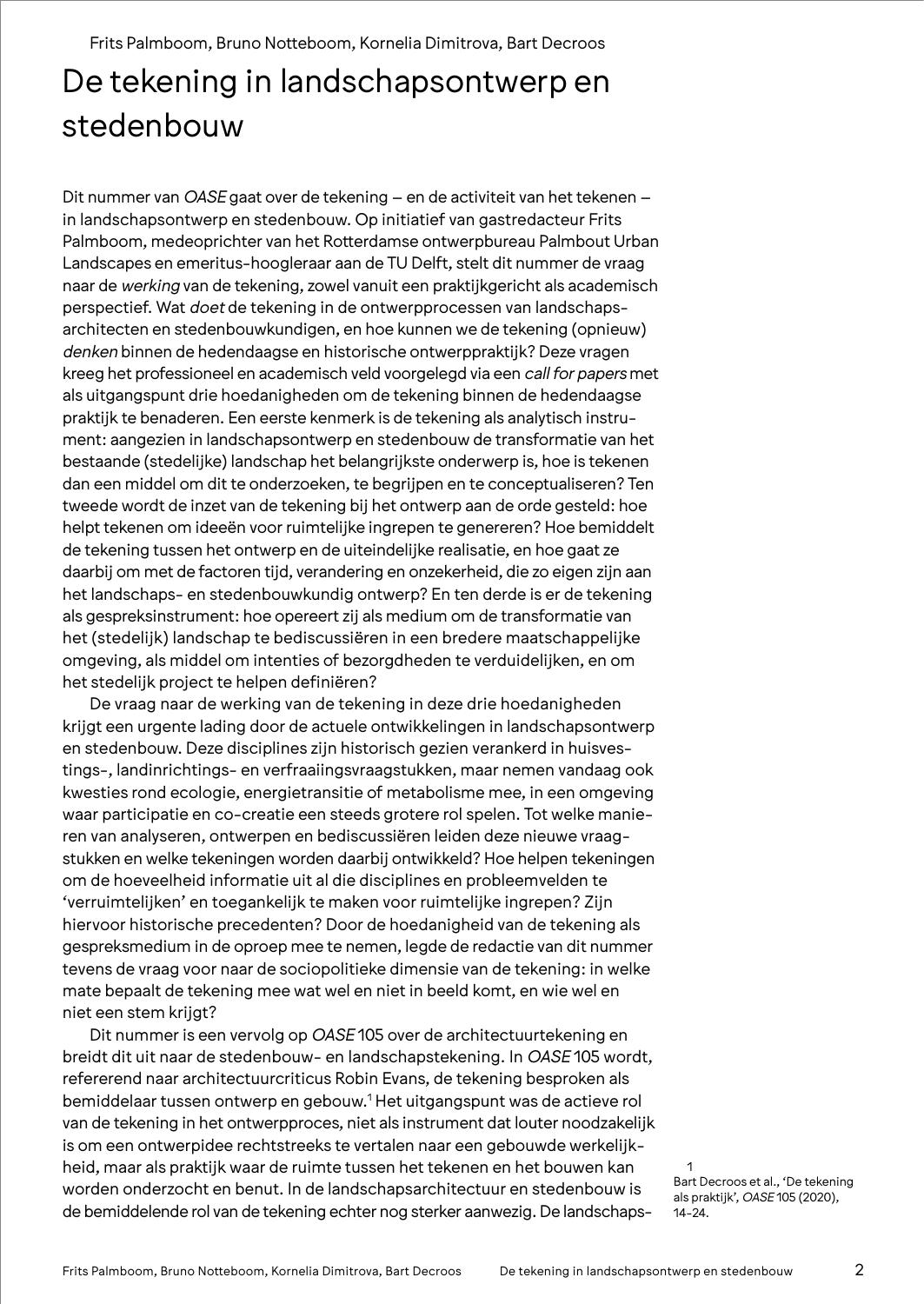drawing – however complex its relationship with reality – is in a certain sense always a 'drawing of a building', the mediating role of the drawing in landscape design and urbanism often begins earlier: in the analysis of the urban or landscape context in the broadest sense, or even in determining the commission. Landscape design and urbanism are deeply permeated by the importance of process in design: the factors of time and uncertainty play a great role. Plans usually cover a longer period of time, drawings go through many phases and procedures, city and landscape are 'never finished'. How do drawings deal with that?

## Observations and Fields of Tension

The contributions to this issue approach the medium of drawing from different points of view. The cases range from the landscape drawing from ground level, through the bird's-eye view to the map and diagram, and include both digital and handmade drawings. Starting from the three qualities of the drawing mentioned above, the selected contributions led to different observations.

A first observation is that these three qualities do not form chronological stages but are strongly interrelated; they feed each other reciprocally. Chiara Cavalieri, for example, in her article, with André Corboz, refers to the concept of description.**<sup>2</sup>** This is a mode of drawing based on a gradual transition between 'reading' and 'writing' the territory, between analysis and design. The practice of, and reflection on, mapping over the past decades has clearly shown that both the map and the plan have a projective character.**<sup>3</sup>** The character of the site is as much a matter of creative interpretation as the design itself. Partly due to the rise of public participation and participatory planning since the late 1960s, the drawing as an instrument of communication and discussion also increasingly became part of analysis and project in an exploratory stage. The articles by Elke Couchez or Nitin Bathla and Sumedha Garg argue that a map can be read as both documentation of place as well as an invitation to concrete actions and possibilities. A design can be a hypothesis that resulted from the analysis. An analysis can be drawn in order to bring forth an argument for or against a decision in the design process. Be it the inclination of the hand, the eye, the technology or the audience, (reading a) drawing is rooted in a widely shared visual culture, but remains a subjective act within.

A second observation is that all drawings presented in this issue are situated in a field of tension between the reduction and multiplication of meaning. It has often been argued that the landscape drawing or map is a reduction of reality, an interpretation and/or projection that is not 'neutral' but is directed by the author(s), together with specific social, economic or political stakeholders.**<sup>4</sup>** This reduction gives the drawing its strength and scope of action. At the same time, in various contributions in this issue we see a search to capture as much complexity as possible within the drawing and to make multiple meanings possible. In drawing, the acts of omitting and adding, of simplifying and compiling, compete with each other. How can the landscape and urban design drawing evoke an illuminating but non-hegemonic image of the existing and create a desired future, and leave room for evolution and multiplicity?

A third, related observation concerns the field of tension between the mental space of the drawing and its role as a means of negotiation. Because of its mediating role the drawing is not seen as an autonomous object by definition. It is striking how, in landscape design and urbanism, drawings often occur in series and also have several authors. If they are made by one author, they are often the result of multiple voices. Nevertheless, we note that in the process of making and negotiating through the drawing, its autonomy comes back to the foreground. Frits Palmboom speaks in his contribution of the 'enlightening moment' (and also the 'creative error'), in which the process of drawing goes

#### $\overline{2}$

André Corboz*,* 'La descrizione tra lettura e scrittura', 2**nd** International Conference on Urbanism: 'Describing territories', Prato (1995), later published as 'La description: entre lecture et écriture', in : André Corboz, *Le Territoire comme palimpseste et autres essais* (Paris: Les éditions de l'imprimeur, 2001). 3

Jil Desimini and Charles Waldheim*, Cartographic Grounds: Projecting the Landscape Imaginary* (New York: Princeton Architectural Press, 2016), 11. See also Chiara Cavalieri's contribution in this issue. 4

See, for example: Denis E. Cosgrove, *Social Formation and Symbolic Landscape* (Madison: University of Wisconsin Press, 1998 [1980]).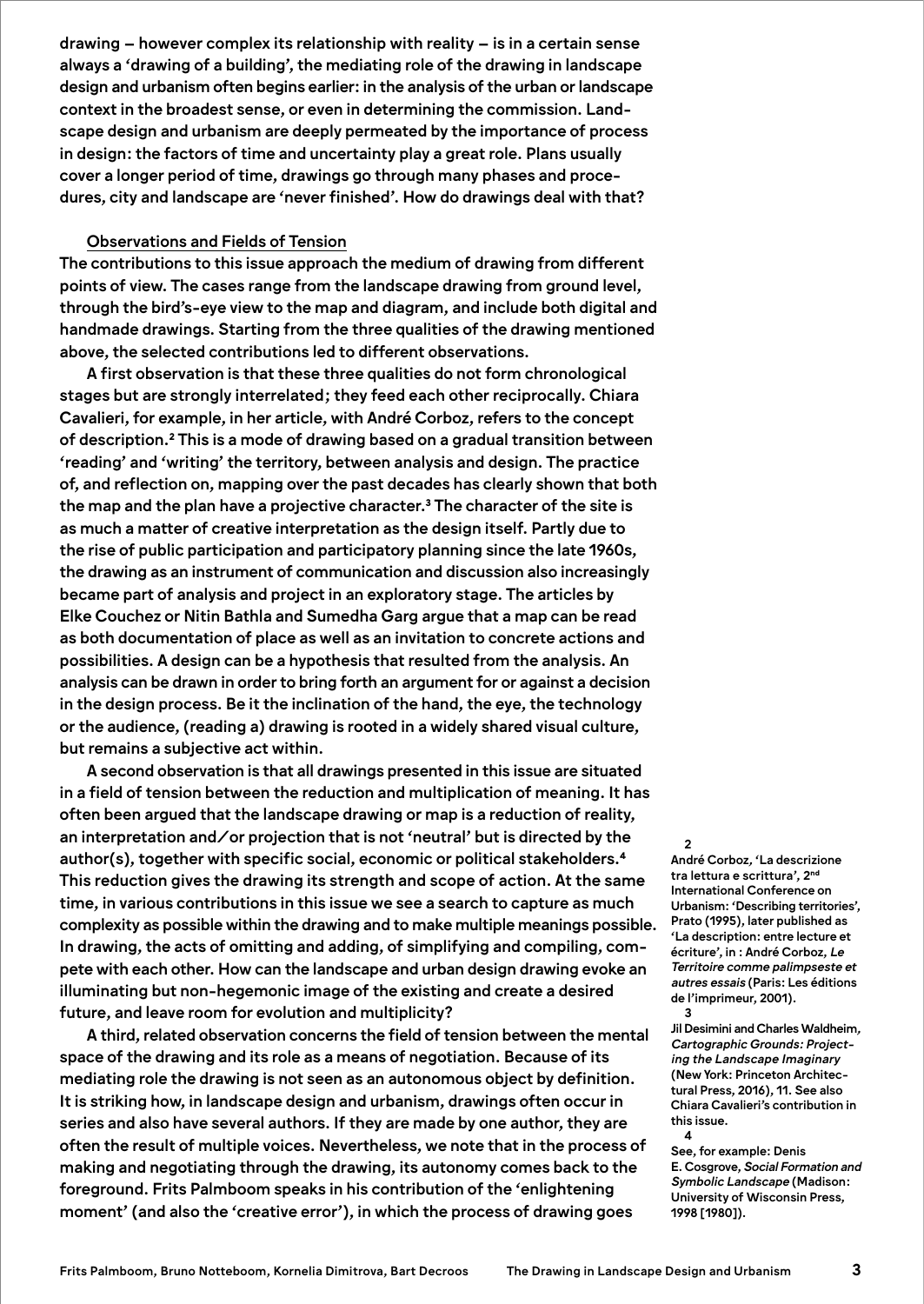en stedenbouwkundige tekening bevindt zich haast per definitie in een bredere arena dan de architectuurtekening, gezien de schaal waarop in deze disciplines ontworpen wordt (van straatinrichting tot regionaal plan) en de hoeveelheid betrokken partijen die mee aan tafel zitten (niet alleen opdrachtgevers en gebruikers, maar ook de vele fora van discussie en besluitvorming). Waar de architectuurtekening – hoe complex haar relatie met de realiteit ook is – in zekere zin altijd een 'tekening van een gebouw' blijft, begint de bemiddelende rol van de tekening in landschapsarchitectuur en stedenbouw vaak al eerder: bij de analyse van de stedelijke of landschappelijke context in de breedste zin, of zelfs bij het bepalen van de opdracht. Landschapsontwerp en stedenbouw zijn diep doordrongen van het belang van het proces in het ontwerp: de factoren tijd en onzekerheid spelen een grote rol. Plannen beslaan een lange periode, tekeningen doorlopen vele fasen en procedures, stad en landschap zijn 'nooit af'. Wat betekent dat voor het tekenen en de tekening?

## Observaties en spanningsvelden

De inzendingen voor dit nummer interpreteren de tekening vanuit verschillende invalshoeken. De bijdragen variëren van de landschapstekening op ooghoogte, via de vogelvlucht tot de kaart en het diagram, en bevatten voorbeelden van zowel digitale als handgemaakte tekeningen. Met de drie kenmerken van de tekening als vertrekpunt, hebben de geselecteerde bijdragen tot verschillende observaties geleid.

Ten eerste blijkt dat analyse, ontwerp en gesprek niet los staan van elkaar. Het zijn geen afzonderlijke stadia die elkaar chronologisch opvolgen, ze beïnvloeden elkaar wederzijds. Zo verwijst Chiara Cavalieri in haar artikel (in navolging van André Corboz) naar het concept van descriptie.<sup>2</sup> Dit is een manier van tekenen die uitgaat van een graduele verschuiving tussen 'lezen' en 'schrijven' van het territorium, tussen analyseren en ontwerpen. De praktijk van *mapping*, en de reflectie daarop, maakte tijdens de afgelopen decennia duidelijk dat zowel de kaart als het plan een projectief karakter heeft.3 De ondergrond is net zo goed een kwestie van creatieve interpretatie als het ontwerp zelf. Mede door de opkomst van inspraak en de participatieve planning sinds het einde van de jaren 1960, beïnvloedde de tekening als instrument van communicatie en discussie ook in toenemende mate de stadia van analyse en ontwerp. Zo betogen de artikelen van bijvoorbeeld Elke Couchez of Nitin Bathla en Sumedha Garg dat een kaart kan worden gelezen als een documentatie van de plaats, maar ook als een uitnodiging tot concrete acties en ingrepen. Een ontwerp kan een hypothese zijn, die door analyse tot stand is gekomen. Een analyse kan worden getekend om een argument voor of tegen een beslissing in het ontwerpproces naar voren te brengen. Of het nu gaat om een neiging van de hand, het oog, de techniek of het publiek, het lezen en het maken van een tekening is geworteld in een brede visuele cultuur – maar daarbinnen blijven het subjectieve handelingen.

Een tweede observatie is dat de tekeningen in dit nummer zich bewegen in het spanningsveld tussen eenduidigheid en meerduidigheid. Het is al vaak vastgesteld dat de landschapstekening of de kaart een reductie van de werkelijkheid vormt, een interpretatie en/of projectie die niet 'neutraal' is, maar gestuurd door de auteur(s), samen met bepaalde maatschappelijke, economische of politieke belanghebbenden.<sup>4</sup> Deze reductie verleent de tekening haar kracht en haar handelingsbereik. Tegelijkertijd zien we in diverse bijdragen in dit nummer een zoektocht om binnen de tekening juist een zo groot mogelijke complexiteit te vangen en meerdere betekenissen mogelijk te maken. In het tekenen, strijden het weglaten en toevoegen, het versimpelen en vervolledigen om de voorrang. Hoe kan de landschaps- en stedenbouwtekening vanuit haar

#### $\mathfrak{D}$

André Corboz, 'La descrizione tra lettura e scrittura', 2nd International Conference on Urbanism: 'Describing territories', Prato (1995), later gepubliceerd als: André Corboz, 'La description: entre lecture et écriture', in: André Corboz, *Le Territoire comme palimpseste et autres essais* (Parijs: Les éditions de l'imprimeur, 2001). 3

Jil Desimini en Charles Waldheim, *Cartographic Grounds: Projecting the Landscape Imaginary* (New York: Princeton Architectural Press, 2016), 11. Zie eveneens de bijdrage van Chiara Cavalieri in dit nummer. 4

Zie bijvoorbeeld: Denis E. Cosgrove, *Social Formation and Symbolic Landscape* (Madison: University of Wisconsin Press, 1998 [1980]).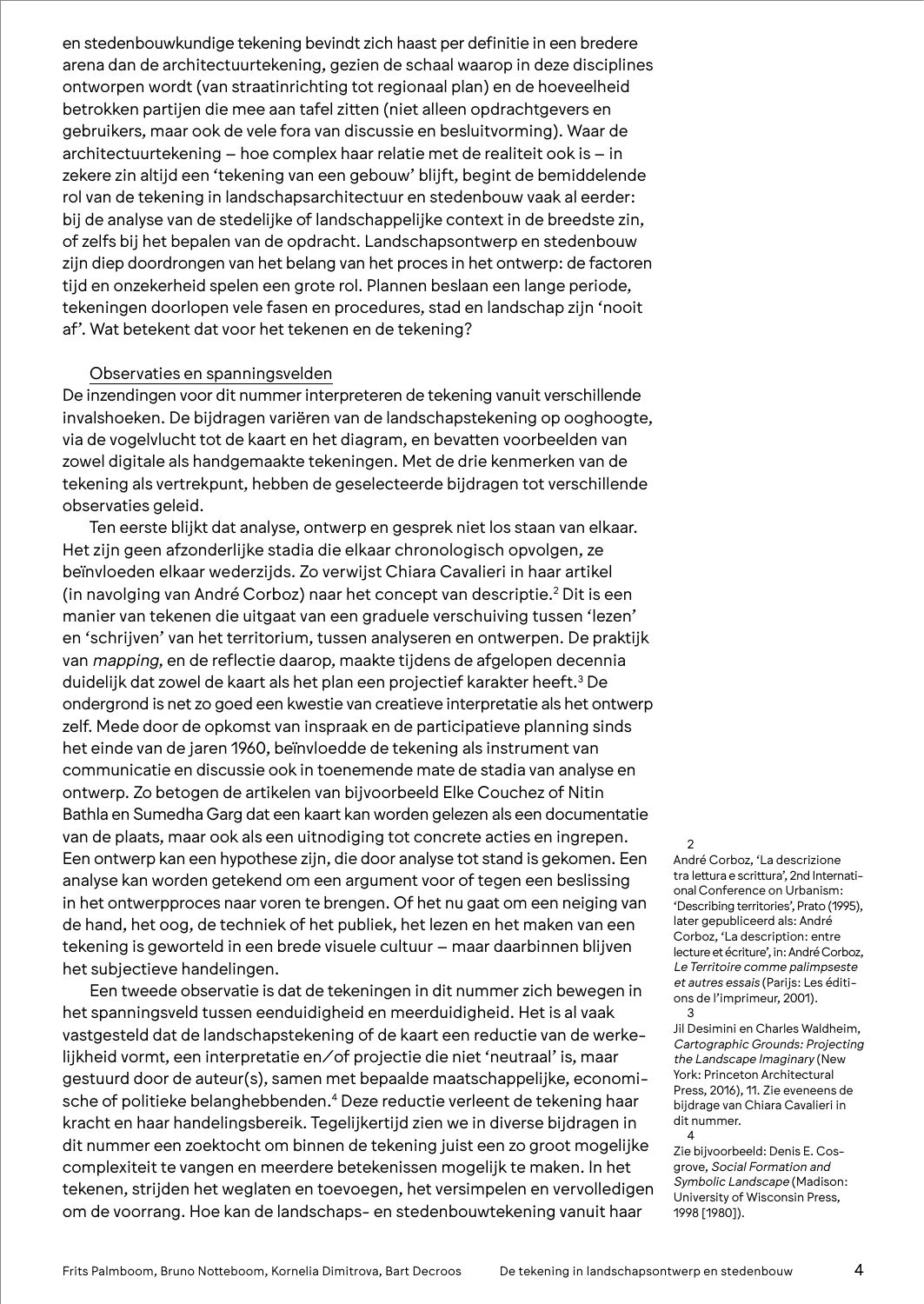beyond the straightforward interpretation of the existing and the wishes of stakeholders and evokes a desired reality that both incorporates and transcends it. In a seemingly paradoxical way, this interpretation thus occurs primarily through the reduction inherent in the activity of drawing itself: a simplification of reality that at the same time opens the door to a multiplicity of meanings and possibilities.

A fourth and last observation concerns the historical background against which almost all contributions can be placed. They revolve around the criticism of orthodox modernism, in which form was unambiguously linked to function, and urban and landscape matters were notoriously (over)simplified. They recount the interest that has arisen since the late 1960s in the sustainable form of the city and landscape and in a more open and dynamic relationship with its processes and programmes. In later decades, the dimension of uncertainty and temporal dynamics were addressed even more strongly. Without wanting to offer a complete historical overview, several authors shed light on this. Thus the Italian 'descriptive tradition' comes to the fore, fed by Aldo Rossi's criticism of the reductionism of functional urbanism. On this basis, designers and theorists such as Giancarlo De Carlo, and Bernardo Secchi and Paola Viganò developed since the 1970s a design idiom based on a reading of the existing landscape. A similar situation is sketched for the Netherlands, where since the end of the 1970s interest in the shape of the city was increasingly linked to that of the landscape, as an alternative to urban design that was anchored in abstract housing schemes or a technocratic approach to infrastructure issues. We also see similar developments elsewhere in Europe and the United States, which give rise to the development of new genres such as the figure-ground drawing, the diagram and the score, and the layered approach. Likewise, in these historical examples, the tension between the drawing as mental space and the drawing as an instrument of negotiation is strongly present.

## Reflective Practices and Historical Cases

This issue consists of a number of longer contributions, which build up a reflection from multiple images that were drawn from contemporary or historical practices, and a number of shorter texts that reflect on a single image. The ten extensive contributions can be divided according to the position of the author: half of them are reflections by designers on their own contemporary drawing practice, while the other half consists of reflections on historical cases.

Several of the designers that reflect on their own work explore the agency of the drawing as embedded in a process of spatial as well as social transformation. This is the case for William Mann, who recounts the evolution of the drawing in the development of a landscape strategy for the Upper Lee Valley. The process of walking and drawing led to an acupunctural approach in dialogue with the stakeholders. Chiara Cavalieri reflects on the cartographic and design project 'Blue Space' for the French-Belgian Eurometropolis around Lille and Courtrai. Hinged on the water system, a series of different forms of drawings generate new meaning for a fragmented geographical and political context. Mapping became a form of empowerment. The contributions of Nitin Bathla and Sumedha Garg, and of Julie Marin and Bruno De Meulder, also discuss the role of medium and technique. While the former focusses on a tapestry stitched by women workers in the textile industry of Delhi, the latter deals with a synoptic assemblage informed by different stakeholder groups in Limburg, Belgium. In both cases the assembly of fragments related to multiple authors generates a new image of the landscape. The participants are empowered both to take ownership of the present and of the future of the space they live in.

This issue of *OASE* also illuminates the agency of (the) drawing at the level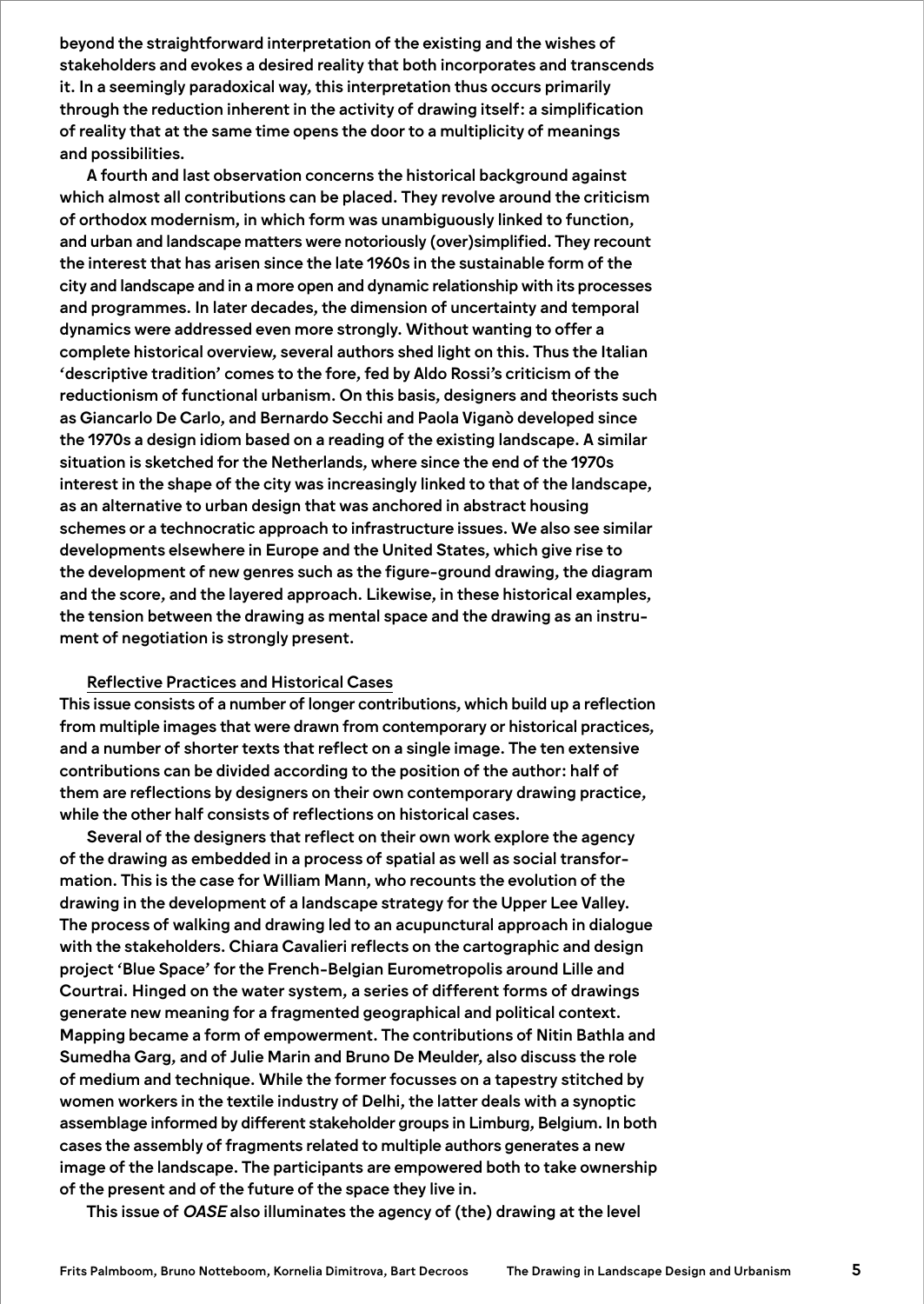synthetisch vermogen een verhelderend, maar niet-hegemonisch beeld oproepen van het bestaande en een gewenste toekomst in het vooruitzicht stellen, die ruimte laat voor evolutie en meerduidigheid?

Een derde, hiermee samenhangende observatie gaat over het spanningsveld tussen de autonomie van de tekening en haar bemiddelende rol. De tekening wordt per definitie niet als autonoom object beschouwd. Tekeningen uit het landschapsontwerp en de stedenbouw komen vaak in serie voor en hebben dikwijls meerdere auteurs. Indien ze gemaakt zijn door één auteur, zijn ze vaak het resultaat van meerdere stemmen. Niettemin stellen we vast dat de tekening, tijdens het proces van het maken en onderhandelen, niet louter instrumenteel is, maar een eigen ruimte biedt voor exploratie en innovatie. Frits Palmboom spreekt in zijn bijdrage van het 'verhelderende moment' (en ook de 'creatieve vergissing'), waarop de tekening voorbij de interpretatie van het bestaande en de wensen van *stakeholders* schiet, en zicht biedt op een gewenste werkelijkheid. Op een schijnbaar paradoxale manier gebeurt deze interpretatie in de eerste plaats door de reductie die eigen is aan de activiteit van het tekenen zelf: een vereenvoudiging van de werkelijkheid, die tegelijkertijd de deur openzet voor meervoudige betekenissen en mogelijkheden.

Een vierde en laatste observatie betreft de historische achtergrond waartegen vrijwel alle bijdragen kunnen worden geplaatst. Ze cirkelen om de kritiek op het orthodoxe modernisme, waarin vorm eenduidig aan functie werd gekoppeld, en stedelijke en landschappelijke zaken opmerkelijk werden (over) vereenvoudigd. Ze verhalen over de belangstelling die sinds de late jaren 1960 ontstond naar de duurzame vorm van stad en landschap en naar een meer open en dynamische relatie met processen en programma's. In latere decennia kwamen de onzekerheid en de temporele dynamiek nog sterker aan de orde. Zonder een volledig historisch overzicht te willen geven, bieden verschillende auteurs hierop een perspectief. Zo komt de Italiaanse 'descriptieve/beschrijvende traditie' aan bod, die door Aldo Rossi's kritiek op het reductionisme van de functionele stedenbouw in gang werd gezet. Ontwerpers en theoretici als Giancarlo De Carlo, en Bernardo Secchi en Paola Viganò bouwden hier sinds de jaren 1970 op voort, door een ontwerpidioom te ontwikkelen vanuit een grondige lezing van het bestaande landschap. Eenzelfde situatie wordt geschetst voor Nederland, waar sinds het einde van de jaren 1970 onder meer aan de TU Delft de interesse in de vorm van de stad meer en meer werd gekoppeld aan die van het landschap, als alternatief voor een stedenbouw die beperkt bleef tot abstracte huisvestingsschema's of een technocratische benadering van infrastructuur. Elders in Europa en de Verenigde Staten zien we gelijksoortige stromingen, die leiden tot de ontwikkeling van nieuwe genres zoals de *figureground* tekening, het diagram en de partituur, en de lagenbenadering. Ook in deze historische voorbeelden is de spanning tussen de tekening als mentale ruimte en de tekening als instrument van onderhandeling, sterk aanwezig.

### Reflectieve praktijken en historische beschouwingen

Dit nummer bestaat uit een aantal langere stukken, die reflecteren vanuit meerdere beelden uit de hedendaagse of historische praktijk, en een aantal kortere die reflecteren op een enkel beeld. De tien uitgebreidere bijdragen kunnen opgedeeld worden aan de hand van de positie van de auteur: de ene helft neemt de eigen, hedendaagse tekenpraktijk in beschouwing, de andere helft behandelt historische gevallen.

Meerdere ontwerpers bespreken de werking van de tekening en het tekenen als onderdeel van een proces dat zowel ruimtelijke als sociale veranderingen betreft, in het kader van hun eigen werk. Zo verhaalt William Mann van het Londense architectuurbureau Witherford Watson Mann over de evolutie van de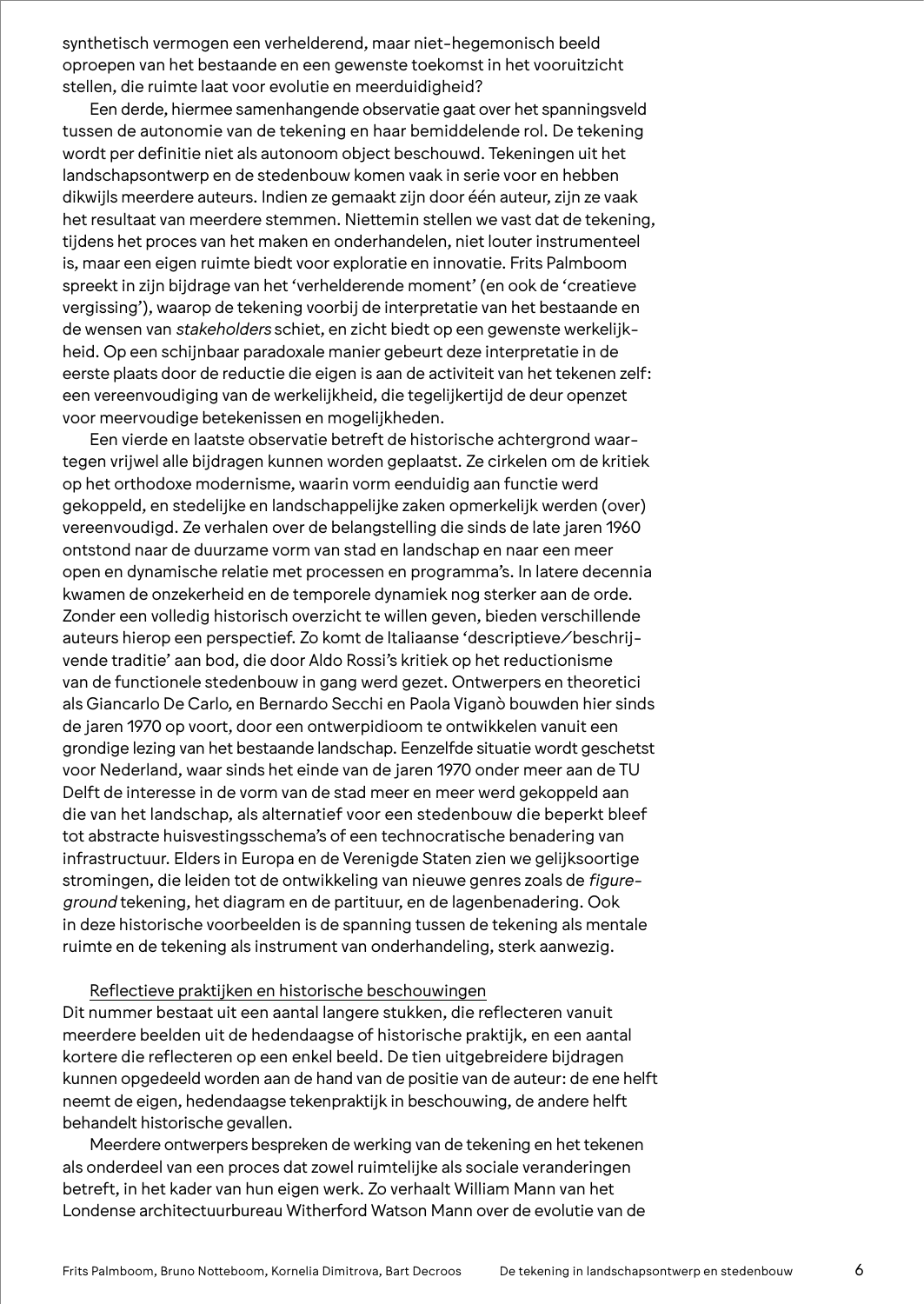of the designer's internal world. Frits Palmboom reflects on his own design practice from his 1981 graduation project at Delft University of Technology. He describes a process of reading the site that gradually turns into a design, by constantly redrawing the map, thus reshaping the process of landscape formation on the roll of sketching paper until the drawing begins to tell its own story, making new relationships possible. The drawing forms the designer's own laboratory, which offers space for experimentation and contemplation; it enables him/her to make discoveries that do not emerge immediately from the conversation with the external partners, but that can enrich it.

While these contributions offer an insight into drawing from the inside, five others reflect on more historically situated and institutionally anchored drawing practices, particularly in the Netherlands and Italy.

Two articles deal with traditions and practices within an educational setting. Elke Couchez examines the 1977 summer course in Urbino, organized by Giancarlo De Carlo's ILAUD. Its education programme was intended to break away from universalist and modernist design methods. The Urbino edition focused on the 'reading' of space and its social, historical and topographical transformations through the drawing. Similarly, as he reflects on his own design practice Paul Broekhuisen departs from Rein Geurtsen's course, which introduced contextualism into urban planning education in the Netherlands in the 1980s. Both the city itself and the design process were conceived as a series of spatial adaptations, linked to political, technological, social and economic transformations.

Finally, three texts reveal the discourses around specific forms of drawing, and their discursive context. In the 1970s, in circles around Colin Rowe, the figure-ground plan was rediscovered as a means of analysing the shape of the city. Praised and reviled for both his abstraction and contextualisation, Roberto Damiani traces the history of this form of drawing, and advocates its qualities and potential as a descriptive, projective and discursive instrument.

The various drawings for Melun Senart produced by OMA in 1987, the subject of the article of Holger Schurk, display different degrees of autonomy as well as different relationships to reality. On the basis of this series Schurk, with Rem Koolhaas, problematises the fixation on the form of the city as a 'primary vessel of meaning'. The contribution by Marialessandra Secchi and Marco Voltini questions the current practice of drawing with thematic layers. The authors see a public role for the drawing as one of the prerequisites for a 'unitary moment', a reflection on society, the city, and their future. By contrast, they denounce the sectoral approach and the lack of a specific 'spatialisation' of specific layer approaches and plea for an approach that stimulates rather than reduces complexity.

The longer contributions are followed by shorter descriptions of specific drawings. These are placed between the longer texts in a rather associative way, to offer a broad perspective on the possibilities, roles and techniques of the drawing. A number of them show a variety of historical examples: the contributions by Gianni Lobosco, Sandra Parvu, Marc Treib, Koenraad Danneels and Bram van Kaathoven. Reflections on own drawings from practice or education are by Heidi Svenningsen, Gini Lee and Antonia Besa, Kees Christiaanse and Pieter Schengenga. They form a richly composed gallery, where each piece is exemplary for its medium and technique, the form of the drawing and the spatial and societal context in which it operates.

## Autonomy and Anchoring

Together, all these articles explore the way abstraction and contextualisation challenge and prevail over each other in different drawing types. It is indeed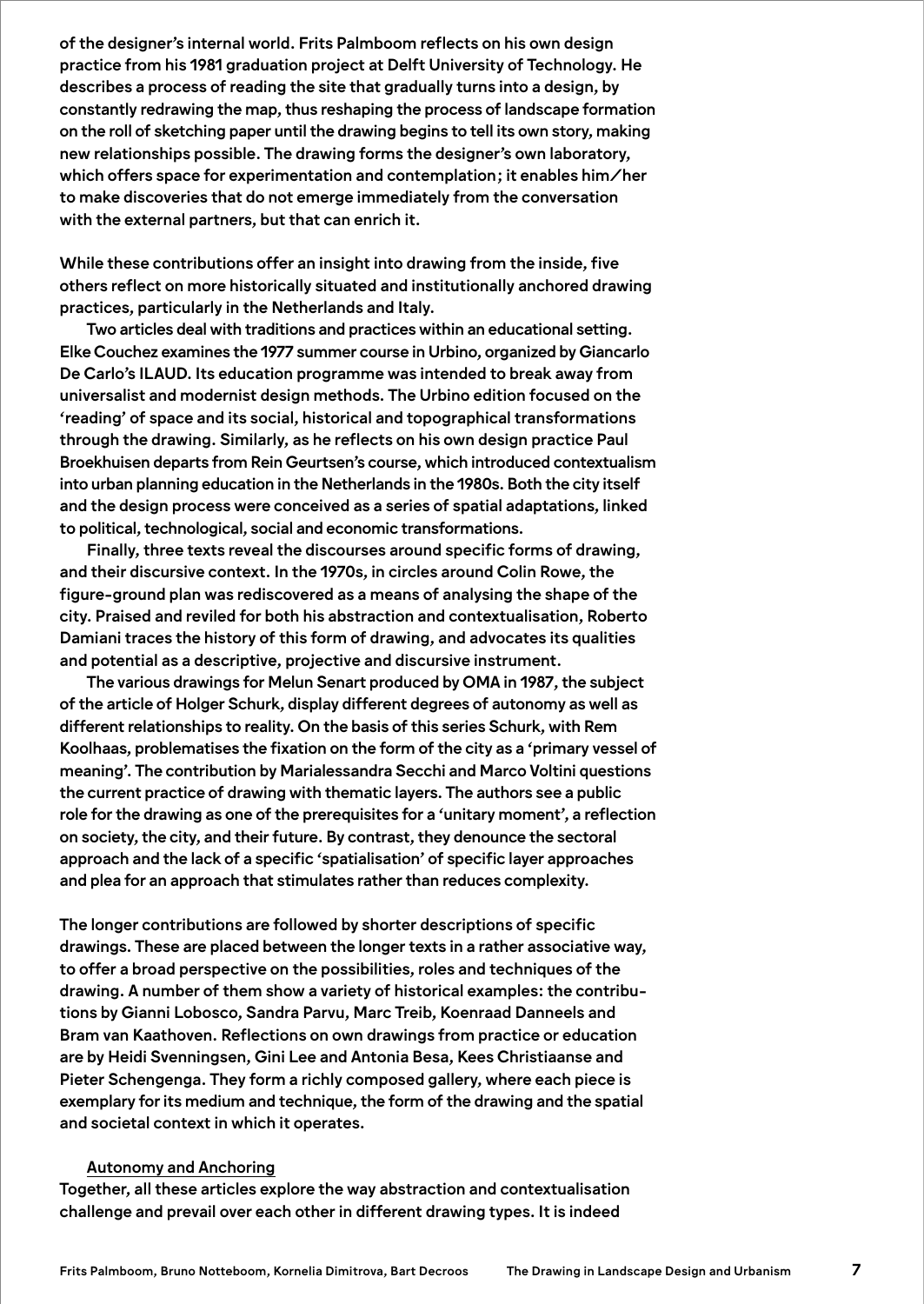tekening bij het bedenken van een landschapsstrategie voor de Upper Lee Valley. Een proces van wandelen en tekenen leidde tot een acupuncturele aanpak in dialoog met de betrokkenen. Chiara Cavalieri gaat in op het cartografisch ontwerpproject 'Blauwe Ruimte' voor de Frans-Belgische Eurometropool rondom Rijsel en Kortrijk. Met het watersysteem als ruimtelijke sleutel geven verschillende vormen van tekenen een nieuwe betekenis aan een gefragmenteerde geografische en politieke context. *Mapping* wordt een vorm van *empowerment*. De artikelen van Nitin Bathla en Sumedha Garg, en van Julie Marin en Bruno De Meulder gaan specifiek in op de rol van medium en techniek. Terwijl de eersten focussen op een wandkleed dat vrouwelijke arbeiders in de textielindustrie van Delhi gezamenlijk borduurden, beschrijven de laatsten een 'synoptische assemblage' die is gemaakt in wisselwerking met verschillende belangengroepen in Belgisch-Limburg. In beide gevallen levert de assemblage van fragmenten die zijn verbonden met meerdere actoren, tot een nieuw beeld van het landschap. Het biedt aanknopingspunten om zich het heden en de toekomst van de ruimte waarin men leeft, toe te eigenen.

Dit nummer van *OASE* belicht ook de werking van het tekenen binnen het denkproces van de ontwerper(s) zelf. Frits Palmboom reflecteert op zijn eigen ontwerppraktijk, om te beginnen zijn afstudeerproject aan de TU Delft (1981). Hij beschrijft een proces van een lezing van de site die geleidelijk overgaat in een ontwerp: de kaart wordt telkens hertekend en de landschapsvormende aspecten overgezet op de schetsrol, tot de tekening een eigen verhaal begint te vertellen, waardoor nieuwe relaties mogelijk worden. De tekening is voor de ontwerper een eigen laboratorium, dat ruimte biedt voor experiment en contemplatie; ze stelt hem/haar in staat ontdekkingen te doen, die niet meteen uit het gesprek met de externe partners voortkomen, maar dat wel kunnen verrijken.

Terwijl voorgaande bijdragen een inzicht bieden in het tekenen van binnenuit, reflecteren de andere vijf langere artikelen op meer historisch gesitueerde en institutioneel verankerde tekenpraktijken, met name in Nederland en Italië.

Twee artikelen gaan in op tradities en praktijken binnen het onderwijs. Elke Couchez bespreekt de zomercursus in 1977 in Urbino, georganiseerd door Giancarlo De Carlo's ILAUD. Het onderwijsprogramma beoogde een alternatief te vinden voor universele en modernistische ontwerpmethoden. Tijdens de editie in Urbino stond het 'lezen' van de ruimte en haar sociale, historische en topografische transformatie door middel van de tekening centraal. Paul Broekhuisen keert eveneens terug naar de laat-twintigste eeuw in de reflectie op zijn eigen ontwerppraktijk. Zijn vertrekpunt is de cursus van Rein Geurtsen, die in de jaren 1980 het contextualisme introduceerde in het Nederlandse stedenbouwonderwijs. Zowel de stad zelf als het ontwerpproces werd opgevat als een reeks bewerkingen, die niet alleen ruimtelijk waren, maar samenhingen met politieke, technologische, maatschappelijke en economische omwentelingen.

Ten slotte gaan drie artikelen in op de geschiedenis en de discussies over specifieke soorten tekeningen. Omstreeks de jaren 1970 werd in de Verenigde Staten in kringen rondom Colin Rowe de *figure-ground* tekening herontdekt als een middel om de vorm van de stad te analyseren. Geprezen en verguisd om zowel haar abstraherend als contextualiserend vermogen, traceert Roberto Damiani de geschiedenis van deze tekenvorm, en pleit hij voor haar unieke eigenschappen en mogelijkheden als descriptief, projectief en discursief instrument.

De serie ontwerptekeningen voor Ville Nouvelle Melun-Sénart van OMA uit 1987, het onderwerp van de bijdrage van Holger Schurk, toont verschillende graden van abstractie, alsook verschillende relaties tot de werkelijkheid. In dit kader stelt Schurk, met Rem Koolhaas, de vorm van de stad als betekenisdrager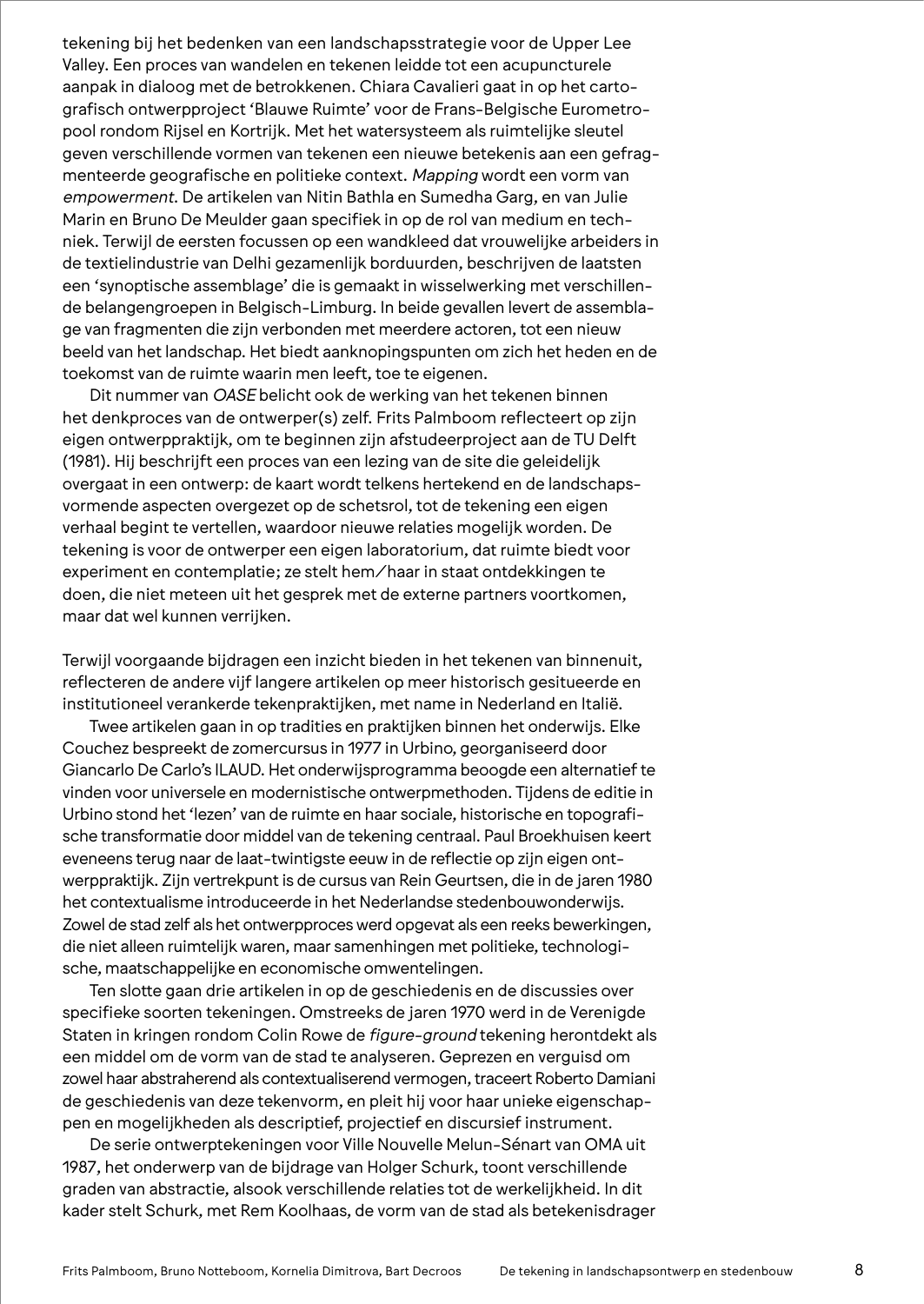abstraction that allows new imaginations of the future, but it is contextualisation that can make these concrete in local practice. In both operations the act of drawing is crucial.

Throughout the entire issue, the drawings construct a parallel narrative of their own, forming a visual landscape. The drawings speak their own language, consisting of lines, patterns, forms, colours and shades. Their agency – as a mediator between analysis, design and conversation – originates from its ability to surpass verbal language and enable multiplicity and ambiguity of its own kind. A drawing works because it refers to the world, and is a part of it, but does not coincide with it. It always retains a degree of autonomy. A drawing guides the spoken and written conversation about the world without directly mirroring it. This is equally true of all design disciplines, but is maybe even more challenging in the complex and elusive field of urbanism and landscape design. This issue of *OASE* is a plea to explore, cherish and develop both the anchoring of the drawing in the world and its autonomous mental space – in education, research and practice.

Translation: Kornelia Dimitrova